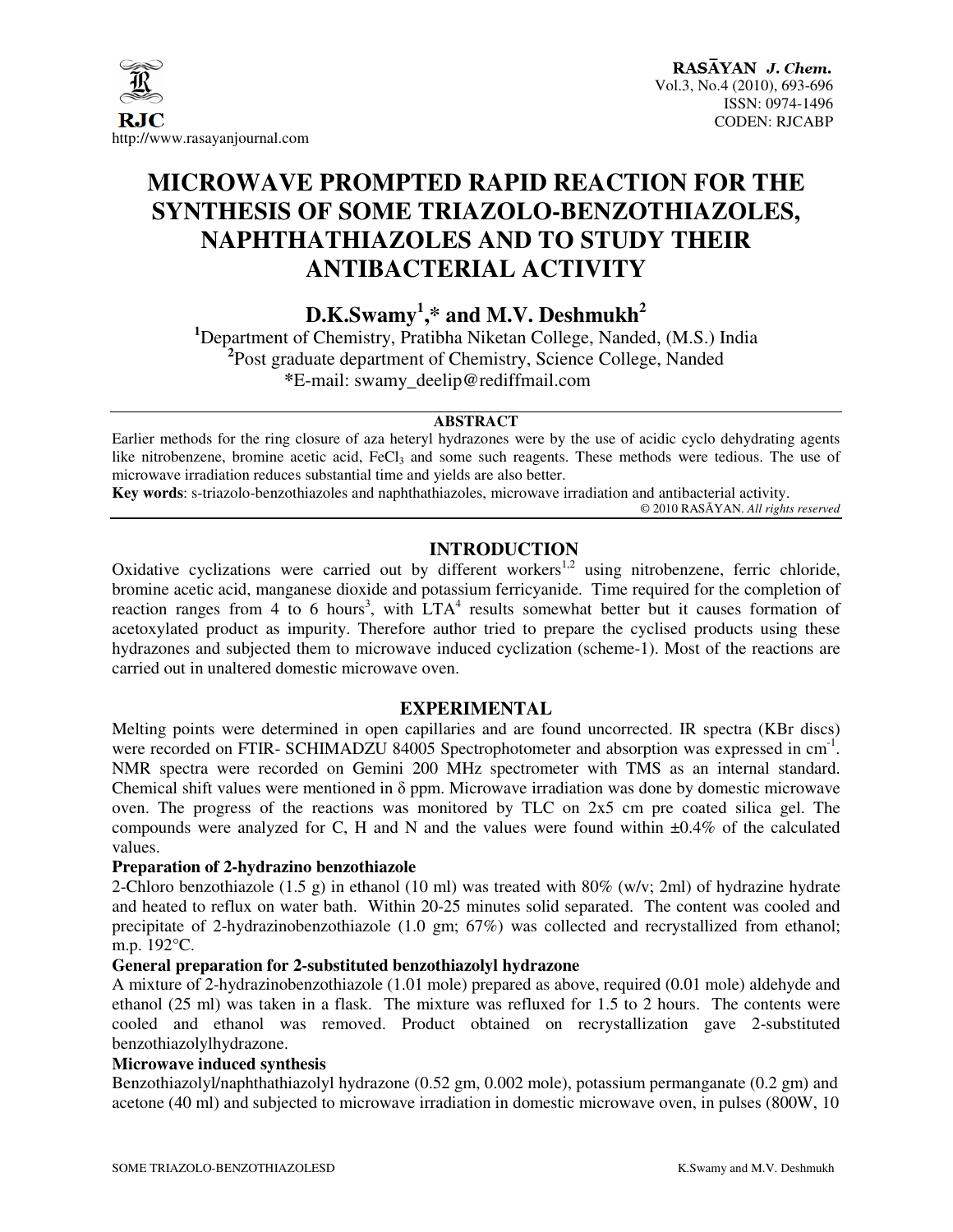seconds) for a total irradiation time ranging between 50-60 seconds. The reaction was monitored by TLC after each pulse. The mass was cooled to room temperature, and filtered. The contents were decolorized with sulphur dioxide. The solid separated was recrystallized with benzene.

Authentication of the products obtained by microwave irradiation was done by thermal oxidative cyclization using acetone/KMnO4.

#### **Thermal oxidative cyclization**

Hydrazone (0.0013 mole) potassium permanganate (0.2 g) and acetone (50 ml) was refluxed on water bath for 3 hrs. Contents were cooled and filtered. The filtrate was decolorized by SO<sub>2</sub> gas. The solid obtained was recrystallized from benzene. Analytical and spectral data tallies with the data from microwave irradiation (Table-1 and Table-2).

#### **Antibacterial activity**

The synthesized compounds were tested for their antimicrobial activity by paper disc method against *Xanthomonas, Erwinia* and *E-Coli* (gram–ve) using *ampicillin* as a standard antibacterial compound for comparison. The antibacterial screening data of the compounds have been incorporated in Table-3.

Dimethyl formamide was used as a control solvent. The compounds exhibited zone of inhibition of 15- 13-18 mm in diameter where as standard ampicilin exhibited zone of inhibition of 18-16-08 mm in diameter against *Xanthomonas, Erwinia* and *E-Coli* respectively. Amongst the compounds tested 3-(4'- Pyridyl)-1,2,4-triazolo(3,4-*b*) benzothiazole showed higher zone of inhibition against *Xanthomonas, Erwinia* and *E-Coli* respectively.

#### **RESULTS AND DISCUSSION**

The spectacular reduction in time under microwave induced reaction starting from 2 hydrazinobenzothiazole and permanganate solution. The residual product was found to be 3-substituted 1,2,4-triazolobenzothiazole/naphthathiazole in good yields ranging from 63-77%.

To authenticate the above products another experiment was set up in which benzothiazolyl hydrazones were subjected to thermal oxidation using potassium permanganate in organic solvent like acetone yielded the title compounds. The yields are good and products are having sharp melting. The melting points of 3-substituted triazolobenzothiazoles are identical with the products isolated from microwave induced cyclizations. When comparison was done, the yields obtained from microwave cyclization were better than thermal oxidative results. Time required is very short. We are the first to report both the reactions of heteryl/aryl benzothiazolyl hydrazones to triazolo benzothiazoles by microwave induced reaction an expedious transformation so also thermal oxidative cyclization using acetone and potassium permanganate.

Even naphthathiazolyl hydrazones when subjected to microwave irradiation and thermal oxidative cyclization, triazolonaphthathiazole were obtained in good yield. The biological importance of bridge nitrogen and sulphur heterocycles<sup>5,6,7</sup> and our recent work on benzothiazole moiety encouraged us to synthesize the title compounds.

#### **ACKNOWLEDGEMENTS**

Authors are thankful to Dr.G.M.Kalamse Principal Science College Nanded, and Mr.R.K.Pathak, Pratibha Niketan College, Nanded for encouragement Thanks are due to Dr. M.M.V. Baig for antibacterial screening.

# **REFERENCES**

- 1. L.G. S. Brooker and E. T. Vanlare, *Chem. Abstr.,* **51**, 9385 (1957).
- 2. J. D. Bower, and F. P. Doyle, *J. Chem. Soc.,* **80**, 727 (1957).
- 3. G.A. Reynolds and J. A. Van Allen, *J. Org. Chem.*, **24**, 200, (1964).
- 4. D.S. Deshpande, *J.I.C.S.*, Vol. LVI 742 (1979).
- 5. M.V. Deshmukh, *Ind. J. Chem.* **37**, 921 (1998).
- 6. A.K. Kamal, M.N. Reddy and Y.N. Srikanth, Chemical Biology and Drug Design Black Well Synergy (2008).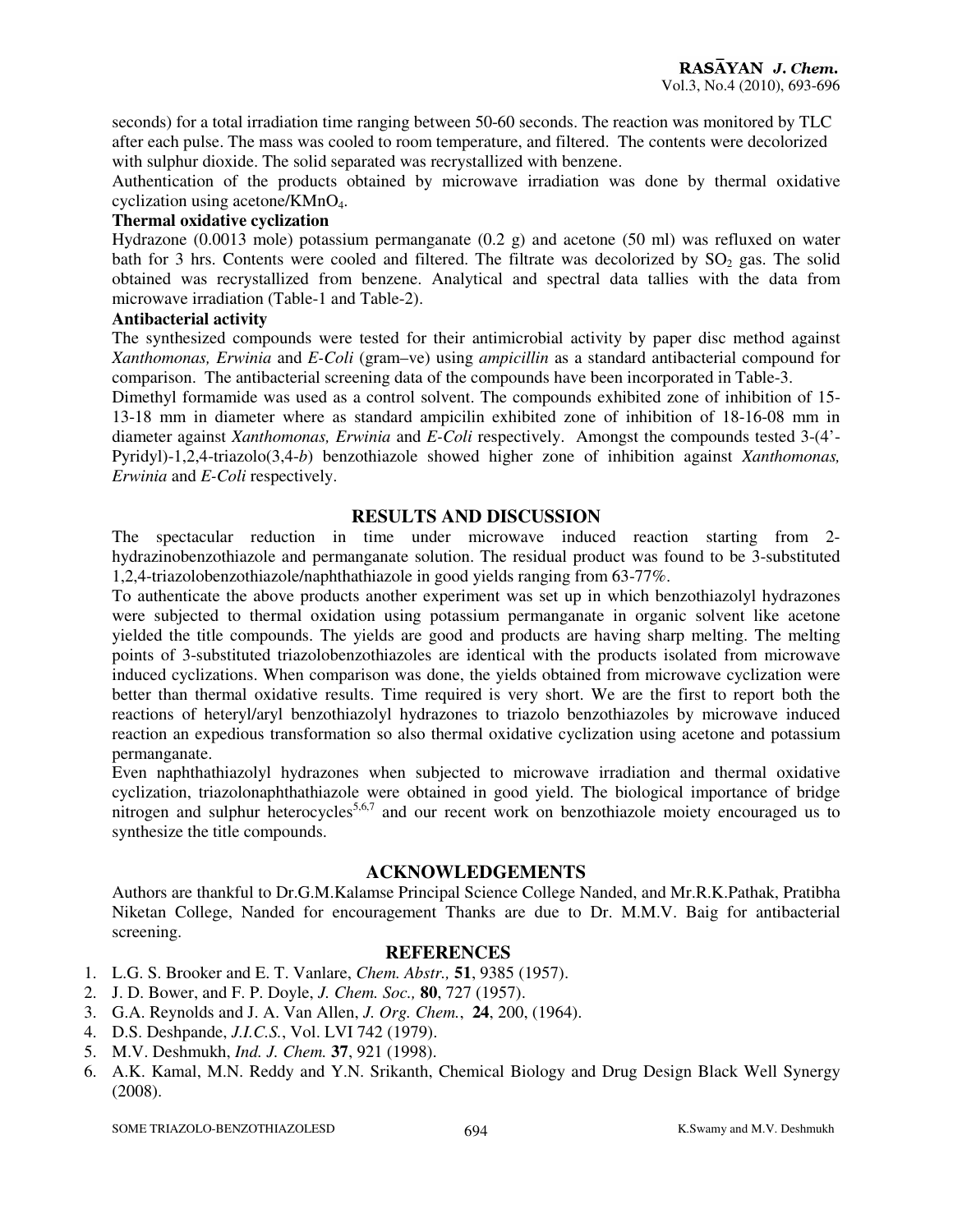7. Y. Hu, Z.G. Lee and Q. Zheng, *Synthetic communication*, (2004).



- 
- i. 2'-Thienyl ii. 3'-pyridyl
- iii. 4'-pyridyl
- iv. 4'-chlorophenyl
- v. 2',4'-dichlorophenyl
- vi. 4'-hydroxyphenyl
- vii. 4'-methoxyphenyl

| Compound       | Compounds           | Reaction time |              | M.P. O <sup>0</sup> C<br>% Yield |    |       | Found (Calculated) % |        |         |
|----------------|---------------------|---------------|--------------|----------------------------------|----|-------|----------------------|--------|---------|
| No.            | Formula Wt.         | A             | <sub>B</sub> | A                                | B  |       | C                    | H      | N       |
|                |                     | Seconds       | Hours        |                                  |    |       |                      |        |         |
| 1              | $C_{12}H_7N_3S_2$   | 50            | 2.5          | 68                               | 55 | 171   | 56.00                | 2.53   | 16.13   |
|                | 257                 |               |              |                                  |    |       | (56.01)              | (2.74) | (16.33) |
| $\overline{2}$ | $C_{13}H_8N_4S$     | 65            | 2            | 77                               | 58 | 211   | 61.35                | 3.12   | 22.10   |
|                | 252                 |               |              |                                  |    |       | (61.89)              | (3.20) | (22.21) |
| 3              | $C_{13}H_8N_4S$     | 75            | 3            | 73                               | 61 | 230   | 61.30                | 3.14   | 22.12   |
|                | 252                 |               |              |                                  |    |       | (61.89)              | (3.20) | (22.21) |
| $\overline{4}$ | $C_{14}H_8N_3SC1$   | 65            | 2            | 75                               | 65 | 142   | 58.52                | 2.63   | 14.47   |
|                | 285                 |               |              |                                  |    |       | (58.84)              | (2.82) | (14.71) |
| 5              | $C_{14}H_7N_3SCl_2$ | 68            | 1.5          | 63                               | 58 | Above | 52.03                | 2.00   | 12.78   |
|                | 320                 |               |              |                                  |    | 350   | (52.51)              | (2.20) | (13.12) |
| 6              | $C_{18}H_{11}N_3OS$ | 55            | 2.25         | 68                               | 60 | 340   | 68.02                | 3.41   | 13.13   |
|                | 317                 |               |              |                                  |    |       | (68.13)              | (3.47) | (13.24) |
| 7              | $C_{19}H_{13}N_3OS$ | 65            | 2.5          | 72                               | 63 | 173   | 68.80                | 3.58   | 12.59   |
|                | 331                 |               |              |                                  |    |       | (68.86)              | (3.95) | (12.68) |
|                |                     |               |              |                                  |    |       |                      |        |         |

| Scheme-1                                                       |  |  |  |  |  |
|----------------------------------------------------------------|--|--|--|--|--|
| Table-1: Physical and analytical data of synthesized compounds |  |  |  |  |  |

Where A= Microwave induced cyclization B= Thermal oxidative cyclization

| Compound<br>No. | IR (KBR) vibrations in $cm^{-1}$                                                                                                                                   | 1H NMR, CDCl <sub>3</sub> ( $\delta$ ppm)                         |
|-----------------|--------------------------------------------------------------------------------------------------------------------------------------------------------------------|-------------------------------------------------------------------|
|                 | 1440 cm <sup>-1</sup> (C-N stretch); 1681 cm <sup>-1</sup> (C=N stretch);<br>$1580 \text{ cm}^{-1}$ (N=N stretch)                                                  | 7.0-8.2 (Aromatic protons)                                        |
| $\mathcal{L}$   | 1303 cm <sup>-1</sup> (C-N stretch); 1697 cm <sup>-1</sup> (C=N stretch);<br>1595 cm <sup>-1</sup> (N=N stretch)                                                   | 7.4-8.8 (Aromatic protons)                                        |
| 3               | 1317 cm <sup>-1</sup> (C-N stretch); 1681 cm <sup>-1</sup> (C=N stretch);<br>1595 cm <sup>-1</sup> (N=N stretch)                                                   | 7.2-8.7 (Aromatic protons)                                        |
| 4               | 1400 cm <sup>-1</sup> (C-N stretch);1597cm <sup>-1</sup> (N=N stretch);<br>$752 \text{ cm}^{-1}$ (C-Cl stretch)                                                    | 7.3-8.2 (Aromatic protons)                                        |
| 5               | 1423 cm <sup>-1</sup> (C-N stretch); 1578 cm <sup>-1</sup> (N=N stretch);<br>747 $cm^{-1}$ (C-Cl stretch)                                                          | 7.0-8.4 (Aromatic protons)                                        |
| 6               | 1443 cm <sup>-1</sup> (C-N stretch); 1507 cm <sup>-1</sup> (C=N stretch);<br>$1602 \text{ cm}^{-1}$ (N=N stretch); 3203 cm <sup>-1</sup> (broad, -O-H)<br>stretch) | 6.8-8.2 (Aromatic protons);<br>5.0 (Hydroxyl protons)             |
|                 | 1442 cm <sup>-1</sup> (C-N stretch);1500 cm <sup>-1</sup> (C=N stretch);<br>$1606$ cm <sup>-1</sup> (N=N stretch)                                                  | $3.9$ (-OCH <sub>3</sub> protons);<br>6.9-8.0 (Aromatic protons). |